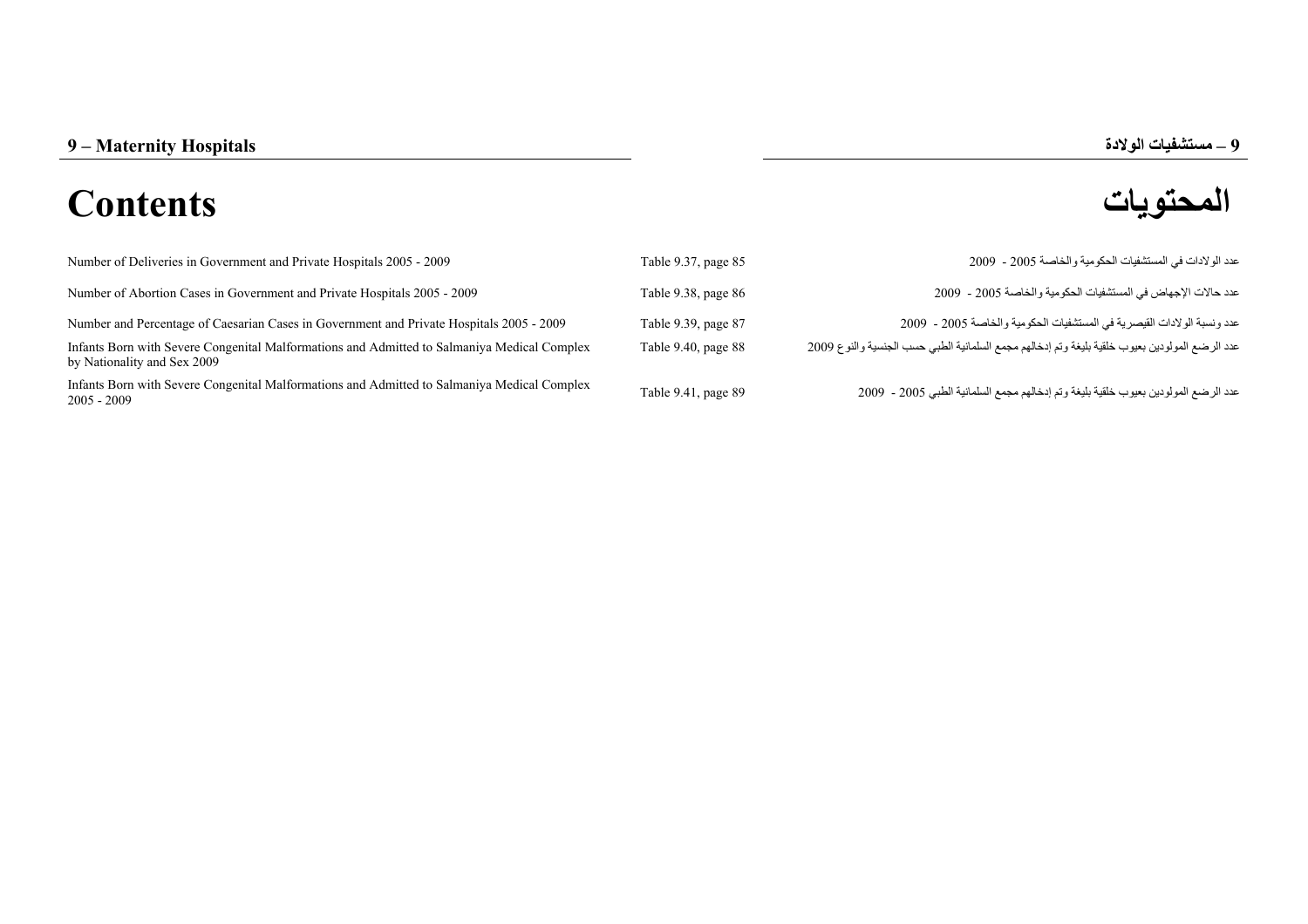<span id="page-1-0"></span>

| <b>Description</b>                 | 2009   | 2008   | 2007   | 2006      | 2005      | البيان                            |
|------------------------------------|--------|--------|--------|-----------|-----------|-----------------------------------|
| <b>Government Hospitals</b>        | 15,279 | 14,766 | 14,146 | 13,527    | 13,825    | المستشفيات الحكومية               |
| Ministry of Health Hospitals       | 11,550 | 10,772 | 10,501 | 10,431    | 10,862    | مستشفيات وزارة الصحة              |
| Military Hospital                  | 3,729  | 3,994  | 3,645  | 3,096     | 2,963     | المستشفى العسكري                  |
| <b>Private Hospitals</b>           | 2,266  | 1,904  | 1,658  | 1,359     | 1,167     | المستشفيات الخاصة                 |
| International Hospital of Bahrain  | 321    | 294    | 235    | 185       | 163       | مستشفى البحرين الدولي             |
| American Mission Hospital          | 758    | 644    | 637    | 420       | 443       | مستشفى الأرسالية الأمريكية        |
| Awali Hospital                     | 135    | 142    | 107    | 128       | 108       | مستشفى العوالى                    |
| Ibn Al-Nafees Hospital             | 347    | 198    | 119    | 104       | 90        | مستشفى إبن النفيس                 |
| <b>Bahrain Specialist Hospital</b> | 624    | 547    | 496    | 489       | 341       | مستشفى البحرين التخصصي            |
| Noor Specialist Hospital           | 69     | 36     | 49     | 33        | 22        | مستشفى نور التخصصبي               |
| Al-Hilal Hospital                  | 12     | 43     | 15     | <b>NA</b> | <b>NA</b> | مستشفى الهلال                     |
| At Home and On route to Hospital   | 81     | 79     | 73     | 79        | $\cdots$  | في المنزل وفي الطريق الي المستشفى |
| <b>Total</b>                       | 17,626 | 16,749 | 15,877 | 14,965    | 14,992    | الجملة                            |

## **جدول 9.37 Table عدد الولادات في المستشفيات الحكومية <sup>و</sup> الخاصة 2005 - 2009 Number of Deliveries in Government and Private Hospitals 2005 - 2009**

For information about births, refer to "Vital Statistics" chapter.

ملاحظة : يبين الجدول بيانات عدد الولادات فقط وقد تتضمن الولادة الواحدة ,only deliveries about deliveries only d

a delivery may include one or more births (twins ... etc.). . (الخ .... آالتوأم (مولود من أآثر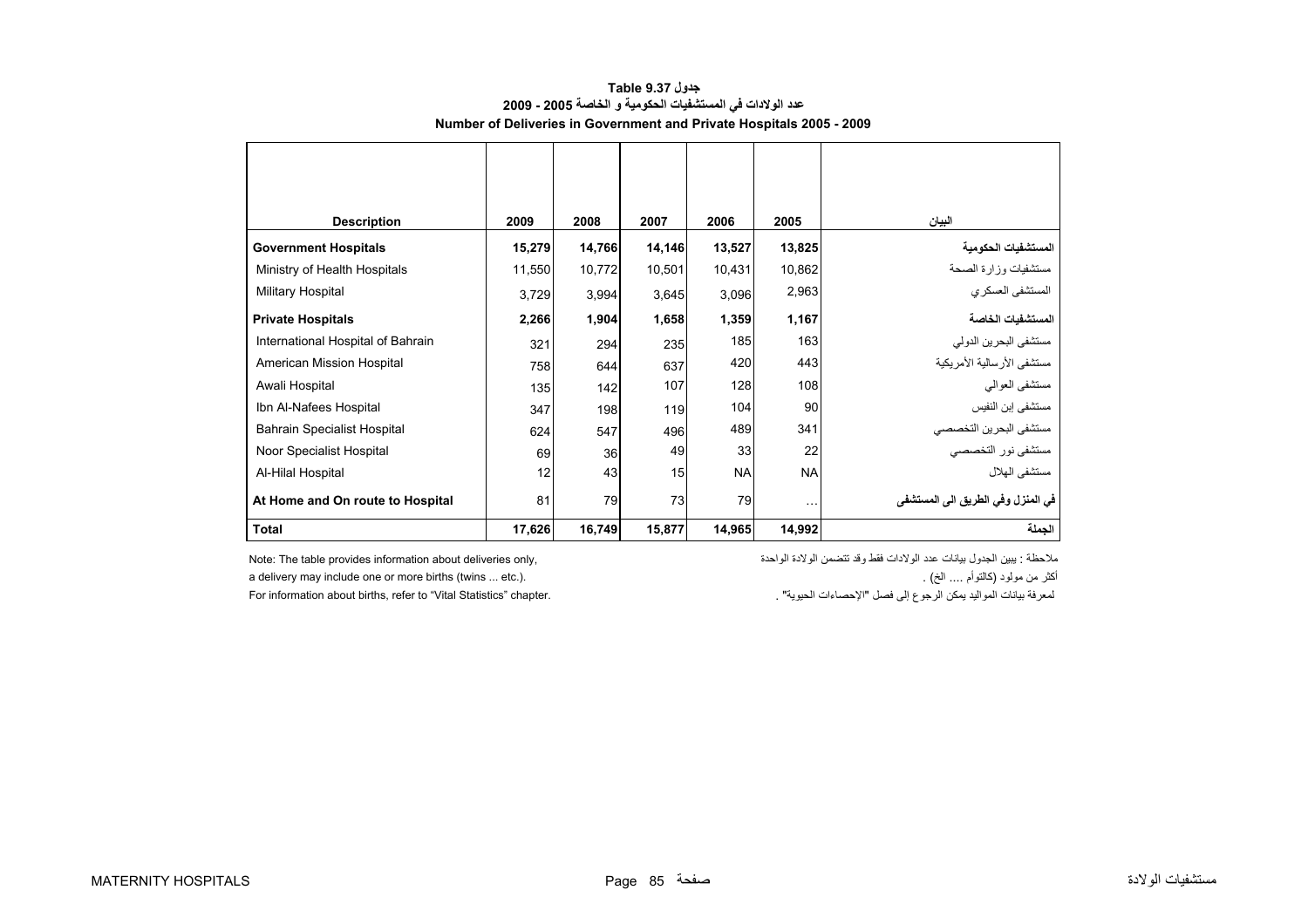## **جدول 9.38 Table عدد حالات الإجهاض في المستشفيات الحكومية والخاصة 2005 - 2009 Number of Abortion Cases in Government and Private Hospitals 2005 - 2009**

<span id="page-2-0"></span>

| <b>Description</b>                 | 2009  | 2008  | 2007  | 2006      | 2005      | البيان                     |
|------------------------------------|-------|-------|-------|-----------|-----------|----------------------------|
| <b>Government Hospitals</b>        | 2,052 | 2,362 | 1,845 | 2,115     | 1,857     | المستشفيات الحكومية        |
| Ministry of Health Hospitals       | 1,554 | 1,486 | 1,308 | 1,600     | 1,417     | مستشفيات وزارة الصحة       |
| Military Hospital                  | 498   | 876   | 537   | 515       | 440       | المستشفى العسكري           |
| <b>Private Hospitals</b>           | 342   | 213   | 169   | 182       | 221       | المستشفيات الخاصة          |
| International Hospital of Bahrain  |       | 28    |       | 9         | 3         | مستشفى البحرين الدولي      |
| American Mission Hospital          | 137   | 112   | 107   | 84        | 83        | مستشفى الأرسالية الأمريكية |
| Awali Hospital                     |       |       |       |           |           | مستشفى العوالمي            |
| Ibn Al-Nafees Hospital             | 11    | 29    |       | 21        | 40        | مستشفى إبن النفيس          |
| <b>Bahrain Specialist Hospital</b> | 71    | 23    | 43    | 67        | 84        | مستشفى البحرين التخصصي     |
| Noor Specialist Hospital           | 23    | 21    | 18    |           | 11        | مستشفى نور التخصصي         |
| Al-Hilal Hospital                  | 99    |       |       | <b>NA</b> | <b>NA</b> | مستشفى الهلال              |
| <b>Total</b>                       | 2,394 | 2,575 | 2,014 | 2,297     | 2,078     | الجملة                     |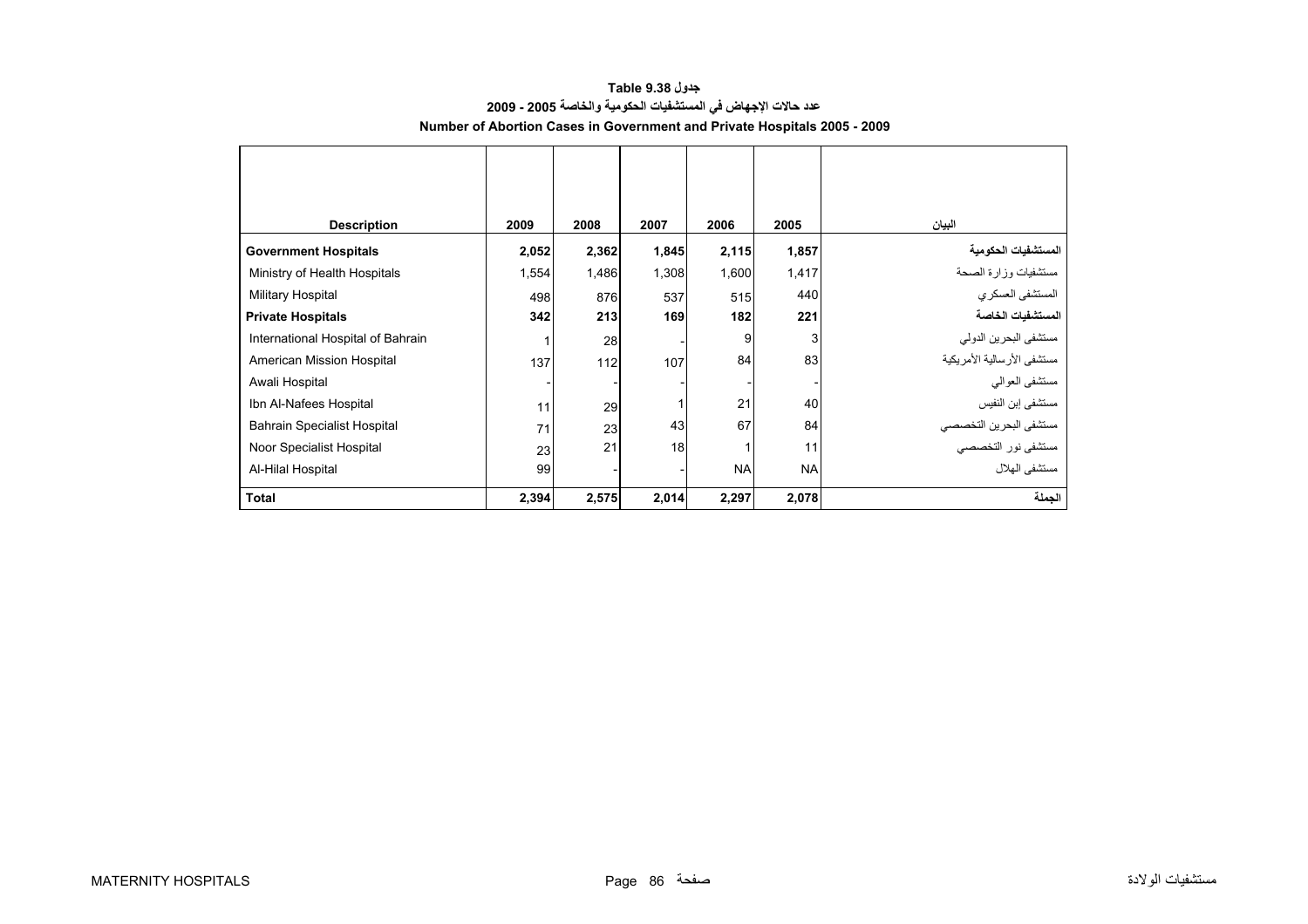| جدول Table 9.39                                                                          |
|------------------------------------------------------------------------------------------|
| عدد ونسبة الولادات القيصرية في المستشفيات الحكومية و الخاصة 2005 - 2009                  |
| Number and Percentage of Caesarian Cases in Government and Private Hospitals 2005 - 2009 |

<span id="page-3-0"></span>

|                                    | 2009 |       |    |       | 2008            |       |           | 2007      |           | 2006      |                            | 2005 |  |
|------------------------------------|------|-------|----|-------|-----------------|-------|-----------|-----------|-----------|-----------|----------------------------|------|--|
|                                    |      |       |    |       |                 |       |           |           |           |           |                            |      |  |
|                                    |      | العدد |    | العدد |                 | العدد |           | العدد     |           | العدد     |                            |      |  |
| <b>Description</b>                 | %    | No.   | %  | No.   | $\%$            | No.   | %         | No.       | %         | No.       | البيان                     |      |  |
| <b>Government Hospitals</b>        | 21   | 3,267 | 21 | 3,123 | 21              | 2,952 | 19        | 2,578     | 18        | 2,491     | المستشفيات الحكومية        |      |  |
| Ministry of Health Hospitals       | 21   | 2,397 | 21 | 2,304 | 20              | 2,069 | 18        | 1,909     | 18        | 1,911     | مستشفيات وزارة الصحة       |      |  |
| Military Hospital                  | 23   | 870   | 21 | 819   | 24              | 883   | 22        | 669       | 20        | 580       | المستشفى العسكري           |      |  |
| <b>Private Hospitals</b>           | 40   | 908   | 42 | 806   | 41              | 686   | 36        | 496       | 35        | 410       | المستشفيات الخاصة          |      |  |
| International Hospital of Bahrain  | 39   | 125   | 43 | 127   | 45              | 105   | 49        | 90        | 39        | 63        | مستشفى البحرين الدولي      |      |  |
| American Mission Hospital          | 47   | 356   | 40 | 260   | 41              | 260   | 41        | 171       | 31        | 137       | مستشفى الأرسالية الأمريكية |      |  |
| Awali Hospital                     | 21   | 29    | 52 | 74    | 51              | 55    | 46        | 59        | 41        | 44        | مستشفى العوالي             |      |  |
| Ibn Al-Nafees Hospital             | 27   | 95    | 47 | 94    | 50 <sup>1</sup> | 60    | 43        | 45        | 58        | 52        | مستشفى إبن النفيس          |      |  |
| <b>Bahrain Specialist Hospital</b> | 40   | 248   | 39 | 215   | 36              | 178   | 23        | 112       | 32        | 109       | مستشفى البحرين التخصصي     |      |  |
| Noor Specialist Hospital           | 57   | 39    | 53 | 19    | 49              | 24    | 58        | 19        | 23        | 5         | مستشفى نور التخصصي         |      |  |
| Al-Hilal Hospital                  | 57   | 16    | 40 | 17    | 27              |       | <b>NA</b> | <b>NA</b> | <b>NA</b> | <b>NA</b> | مستشفى الهلال              |      |  |
| <b>Total</b>                       | 24   | 4,175 | 24 | 3,929 | 23              | 3,638 | 21        | 3,074     | 19        | 2,901     | الجملة                     |      |  |
| <b>Abroad Deliveries</b>           | 26   | 109   | 22 | 80    | 22              | 81    | 17        | 54        | 18        | 61        | خار ج البحر ين             |      |  |
| <b>Total</b>                       | 24   | 4,284 | 24 | 4,009 | 23              | 3,719 | 21        | 3,128     | 19        | 2,962     | الجملة                     |      |  |

:Note

ملاحظة :

i ) هذا الجنول بيين عدد ونسبة العمليات القيصرية اعتماداً على عدد المواليد الأحياء المسجلين من 2003 - 2007 - 20<br>أ ) هذا الجنول بيين عدد ونسبة العمليات القيصرية اعتمادا على عدد المواليد الأحياء المسجلين من 2003 - 2007 - 200

ولكن منذ عام 2008 تم الإعلماد على اللتليغ من المستشفيات مباشرة . لمستشفيات من المستشفيات مباشرة المستشفيات من المستشفيات مباشرة المستشفيات من المستشفيات من المستشفيات من التبليغ من المستشفيات من المستشفيات من المستشفيات م

ب

b) excluding deliveries at Home and On route to Hospital .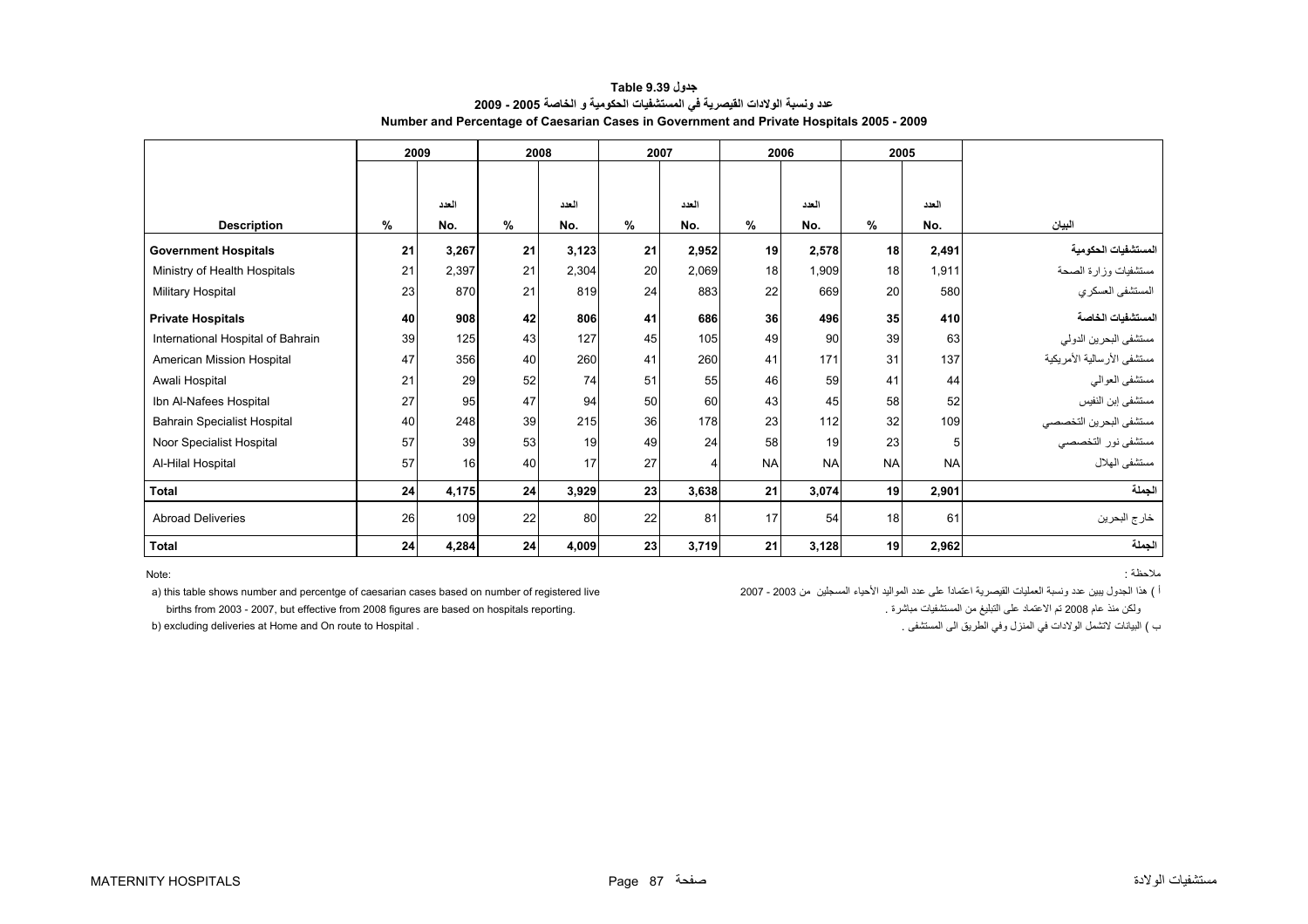<span id="page-4-0"></span>

| <b>Total</b>           | Non-Bahraini الجملة<br>غير بحريني |                |                        |                |                    | <b>Bahraini</b>        | بحريني         |                    |          |        |                                                                  |                           |
|------------------------|-----------------------------------|----------------|------------------------|----------------|--------------------|------------------------|----------------|--------------------|----------|--------|------------------------------------------------------------------|---------------------------|
| الجملة<br><b>Total</b> | أنشى<br>Female                    | نكر<br>Male    | الجملة<br><b>Total</b> | أننى<br>Female | ذكر<br><b>Male</b> | الجملة<br><b>Total</b> | أننى<br>Female | ذكر<br><b>Male</b> |          |        | العيوب الخلقية<br><b>Congenital Malformation</b>                 | رمز التصنيف<br>ICD10 Code |
| 23                     | 12                                | 11             |                        |                |                    | 20                     | 10             |                    | 10 Alive | حي     | النشو هات الخلقية في الجهاز العصبي                               | Q00-Q07                   |
|                        |                                   |                |                        |                |                    | 2                      |                |                    | 2 Dead   | ميت    | Congenital Malformations of the Nervous System                   |                           |
|                        |                                   |                |                        |                |                    |                        |                |                    | 3 Alive  | حي     | النشوهات الخلقية بالعين والأذن والوجه والرقبة                    | Q10-Q18                   |
|                        |                                   |                |                        |                |                    |                        |                |                    | -Dead    | میت    | Congenital Malformations of Eye, Ear, Face and Neck              |                           |
| 16                     | 6                                 | 10             |                        |                |                    | 14                     | 5              |                    | 9 Alive  | حي     | (التشوهات الخلقية بالجهاز الدورى (الدوراني                       | Q20-Q28                   |
|                        |                                   |                |                        |                |                    | $\overline{2}$         |                |                    | - Dead   | میت    | Congenital Malformations of the Circulatory System               |                           |
|                        |                                   |                |                        |                |                    | 1                      |                |                    | 1 Alive  | حي     | النشو هات الخلقية بالجهاز التنفسي                                | Q30-Q34                   |
|                        |                                   | $\overline{2}$ |                        |                |                    | $\overline{2}$         |                |                    | 1 Dead   | امیت   | Congenital Malformations of the Respiratory System               |                           |
|                        |                                   | 5              |                        |                |                    |                        |                |                    | 4 Alive  | حي     | الشق الخلقي بالشفة أو بالحنك                                     | Q35-Q37                   |
|                        |                                   |                |                        |                |                    |                        |                |                    | - Dead   | میت    | Cleft Lip and Cleft Palate                                       |                           |
| 21                     | 11                                | 10             |                        |                |                    | 12                     |                |                    | 5 Alive  | حي     | التشو هات الخلقية الأخرى بالجهاز الهضمى                          | Q38-Q45                   |
|                        |                                   |                |                        |                |                    |                        |                |                    | Dead     | میت    | Other Congenital Malformations of the Digestive System           |                           |
| 19                     |                                   | 18             |                        |                |                    | 17                     |                |                    | 16 Alive | حي     | التشوهات الخلقية بالأعضاء التناسلية والجهاز البولى               | Q50-Q56                   |
|                        |                                   | 3              |                        |                |                    | 5                      |                |                    | 3 Dead   | میت    | Congenital Malformations of Genital Organs<br>and Urinary System | Q60-Q64                   |
| 21                     | 9                                 | 12             |                        |                |                    | 21                     | 9              |                    | 12 Alive | حي     | التشوهات وتغييرات الشكل الخلقية بالجهاز العضلى الحركى            | Q65-Q79                   |
|                        |                                   |                |                        |                |                    | 2                      |                |                    | Dead     | میت    | <b>Congenital Malformations and Deformations</b>                 |                           |
|                        |                                   |                |                        |                |                    |                        |                |                    |          |        | of the Musculoskeletal System                                    |                           |
|                        |                                   |                |                        |                |                    | 1                      |                |                    | 1 Alive  | حي     | التشوهات الخلقية الأخرى                                          | Q80-Q89                   |
|                        |                                   |                |                        |                |                    | 1                      |                |                    | -Dead    | میت    | <b>Other Congenital Malformations</b>                            |                           |
|                        |                                   |                |                        |                |                    | 4                      | 2              |                    | 2 Alive  | حي     | شذوذات بالصبغيات لم تصنف في مكان أخر                             | Q90-Q99                   |
|                        | 3                                 |                |                        | 1              |                    | $\overline{2}$         | $\overline{c}$ |                    | Dead     | میت    | Chromosomal Abnormalities, not elsewhere classified              |                           |
| 120                    | 45                                | 75             | 19                     | $\overline{7}$ | 12                 | 101                    | 38             |                    | 63 Alive | حي     |                                                                  |                           |
| 20                     | 11                                | 9              | 4                      |                | 3                  | 16                     | 10             |                    | 6 Dead   | میت    | الجملة<br><b>Total</b>                                           |                           |
| 140                    | 56                                | 84             | 23                     | 8              | 15                 | 117                    | 48             |                    | 69 Total | الجملة |                                                                  |                           |

**جدول 9.40 Table عدد الرضع المولودين بعيوب خلقية بليغة وتم إدخالهم مجمع السلمانية الطبي حسب الجنسية والنوع<sup>2009</sup> Infants Born with Severe Congenital Malformations and Admitted to Salmaniya Medical Complex by Nationality and Sex 2009** 

ملاحظة : البيانات توضح الرضع المولودين بعيوب خلقية بليغة في عام ما وتم إدخالهم المستشفى . .malformations congenital severe with hospital the to admitted and born infants shows data :Note